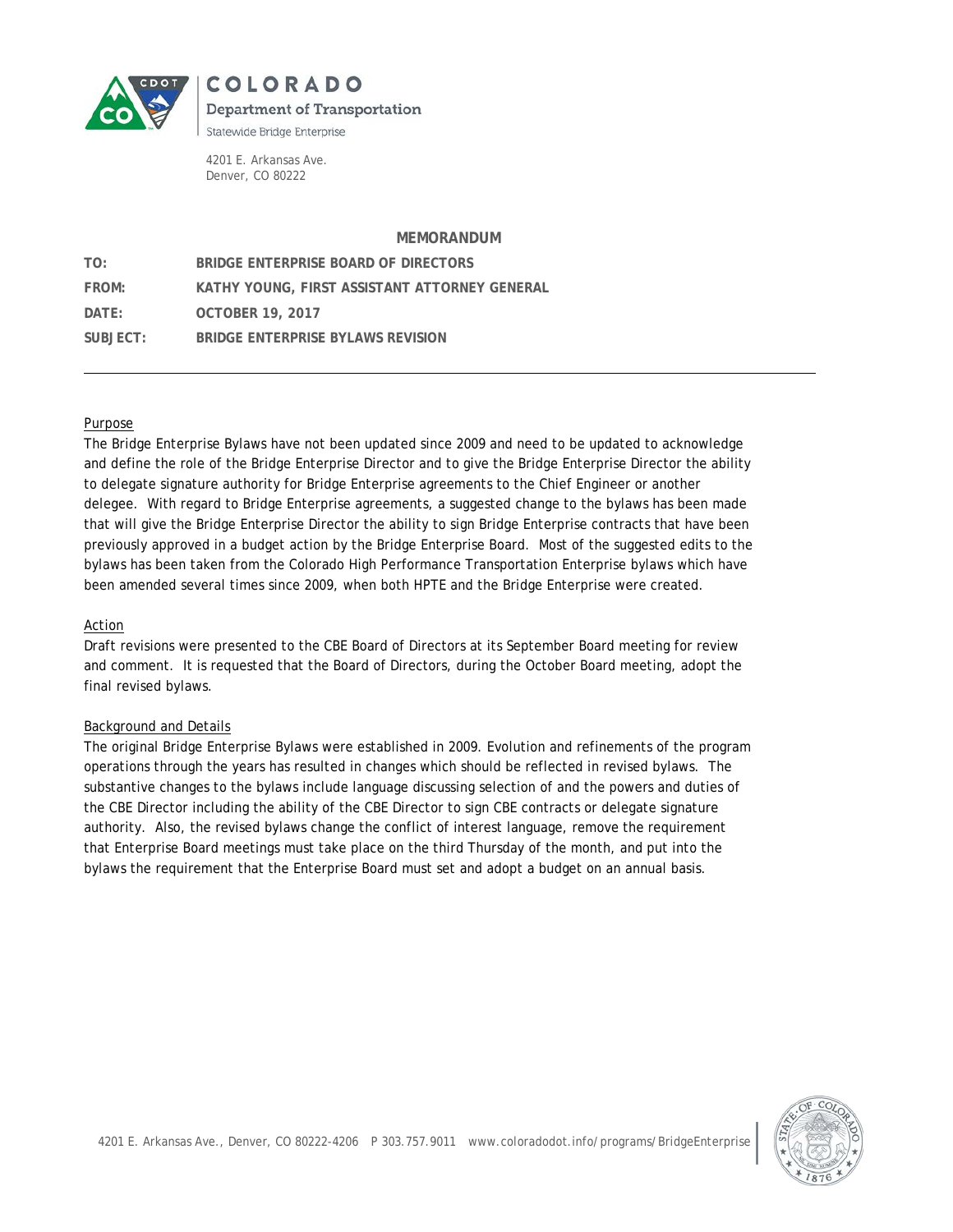#### Resolution #BE-17-1O-3

Adopting Revised Bylaws of the Colorado Bridge Enterprise Board of Directors.

#### Approved by the Transportation Commission on October 19, 2017.

WHEREAS, the General Assembly created the Colorado Bridge Enterprise ("CBE"), pursuan<sup>t</sup> to Section 43-4-805, C.R.S., as <sup>a</sup> government-owned business within CDOT to accelerate the repair and reconstruction of deficient bridges further defined as structures that are "poor"; and

WHEREAS, in 2009 the Colorado Bridge Enterprise Board of Directors ("Enterprise Board") adopted bylaws, pursuan<sup>t</sup> to Section 43-4-805(5)(b), C.R.S., to provide for the organization and governance of the CBE; and

WHEREAS the bylaws adopted in 2009 did not discuss the selection of or the powers and duties of the CBE Director, including the ability of the CBE Director to sign CBE contracts or delegate signature authority; and

WHEREAS the Enterprise Board also desires to make other changes to the bylaws including, but not limited to, revising the conflict of interest language, removing the requirement that Enterprise Board meetings must take place on the third Thursday of the month, and putting into the bylaws the requirement that the Enterprise Board must set and adopt <sup>a</sup> budget on an annual basis.

NOW THEREFORE BE IT RESOLVED, the Colorado Bridge Enterprise Board approves the Colorado Bridge Enterprise Bylaws as amended and attached hereto.

 $Neynw \neq 3$ ts  $\neq 11$ <br>nan Stockinger, Secretary

Herman Stockinger, Secretary Colorado Bridge Enterprise Board of Directors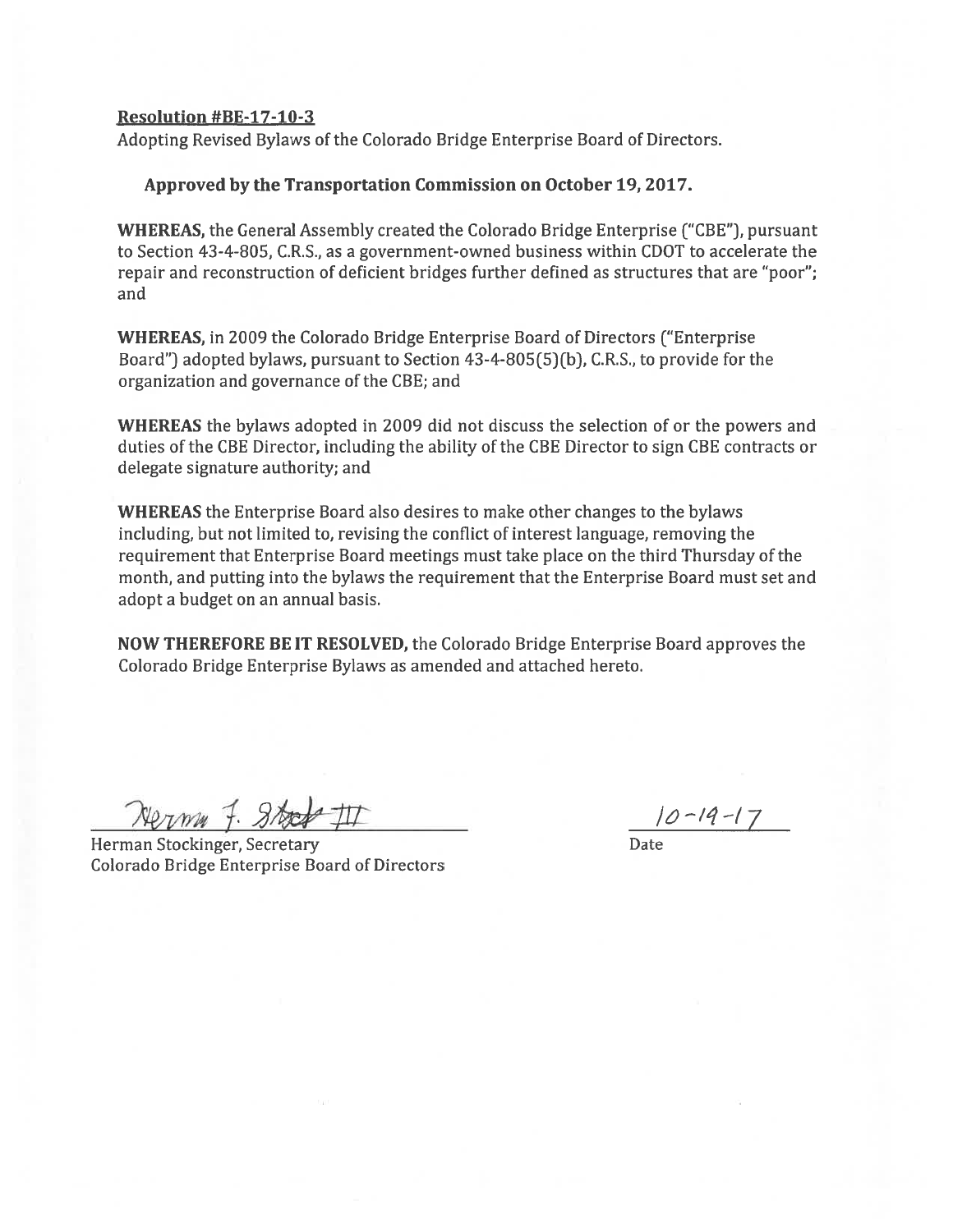

**COLORADO Department of Transportation** Statewide Bridge Enterprise

4201 E. Arkansas Ave. Denver, CO 80222

#### **MEMORANDUM**

| TO:      | BRIDGE ENTERPRISE BOARD OF DIRECTORS          |
|----------|-----------------------------------------------|
| FROM:    | KATHY YOUNG, FIRST ASSISTANT ATTORNEY GENERAL |
| DATF:    | <b>SEPTEMBER 21, 2017</b>                     |
| SUBJECT: | BRIDGE ENTERPRISE BYLAWS REVISION             |

#### Purpose

The Bridge Enterprise Bylaws have not been updated since 2009 and need to be updated to acknowledge and define the role of the Bridge Enterprise Director and to give the Bridge Enterprise Director the ability to delegate signature authority for Bridge Enterprise agreements to the Chief Engineer or another delegee. With regard to Bridge Enterprise agreements, a suggested change to the bylaws has been made that will give the Bridge Enterprise Director the ability to sign Bridge Enterprise contracts that have been previously approved in a budget action by the Bridge Enterprise Board. Most of the suggested edits to the bylaws has been taken from the Colorado High Performance Transportation Enterprise bylaws which have been amended several times since 2009, when both HPTE and the Bridge Enterprise were created.

#### Action

It is requested that the Board of Directors review the draft changes and offer any comments or suggestions. The October Board meeting will include a resolution to adopt revised bylaws.

#### Background & Details

The original Bridge Enterprise Bylaws were established in 2009. Evolution and refinements of the program operations through the years has resulted in changes which should be reflected in revised bylaws.

Changes include the following:

- Article II Sec B Minor change to heading to include "Term" to better describe the content of the section.
- Article II Sec D Addition of verbiage to clarify Board member compensation.
- Article II Sec E Full replacement to clarify required disclosures by Board members.
- Article III Sec B Revision of text to provide flexibility in meeting schedule and minor grammatical change.
- Article III Sec C through F Removal of "telegraph" and addition of "email" as a communication vehicle for special meetings. Change to Section identification. Minor grammatical change.
- Article V Sec A Change to the verbiage regarding the appointment of the Secretary. Minor grammatical changes.
- Article V Sec C 1,2,&3 and Sec D Minor grammatical changes
- Article VI Changed Heading to include "Budget"

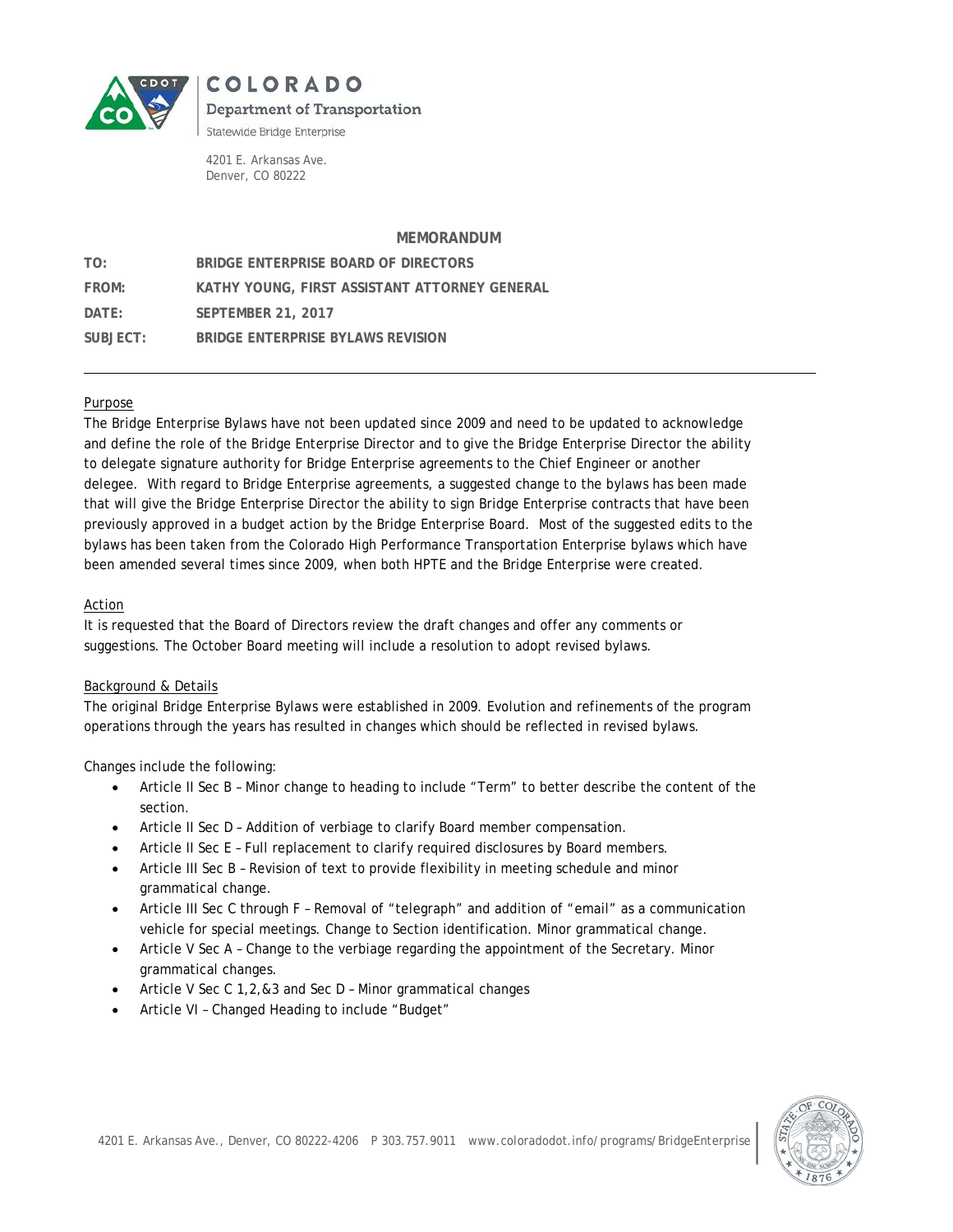- Article VI Sec B Added section to state that the Board will adopt an annual budget by June of each year.
- Article VII Sec B Reference correction
- Article VIII Added entire section to clarify duties and authority of the BE Director and delegation authority.
- Article IX Heading number change and clarification of Director (or delegate) authority to enter into contracts subject to budget constraints.

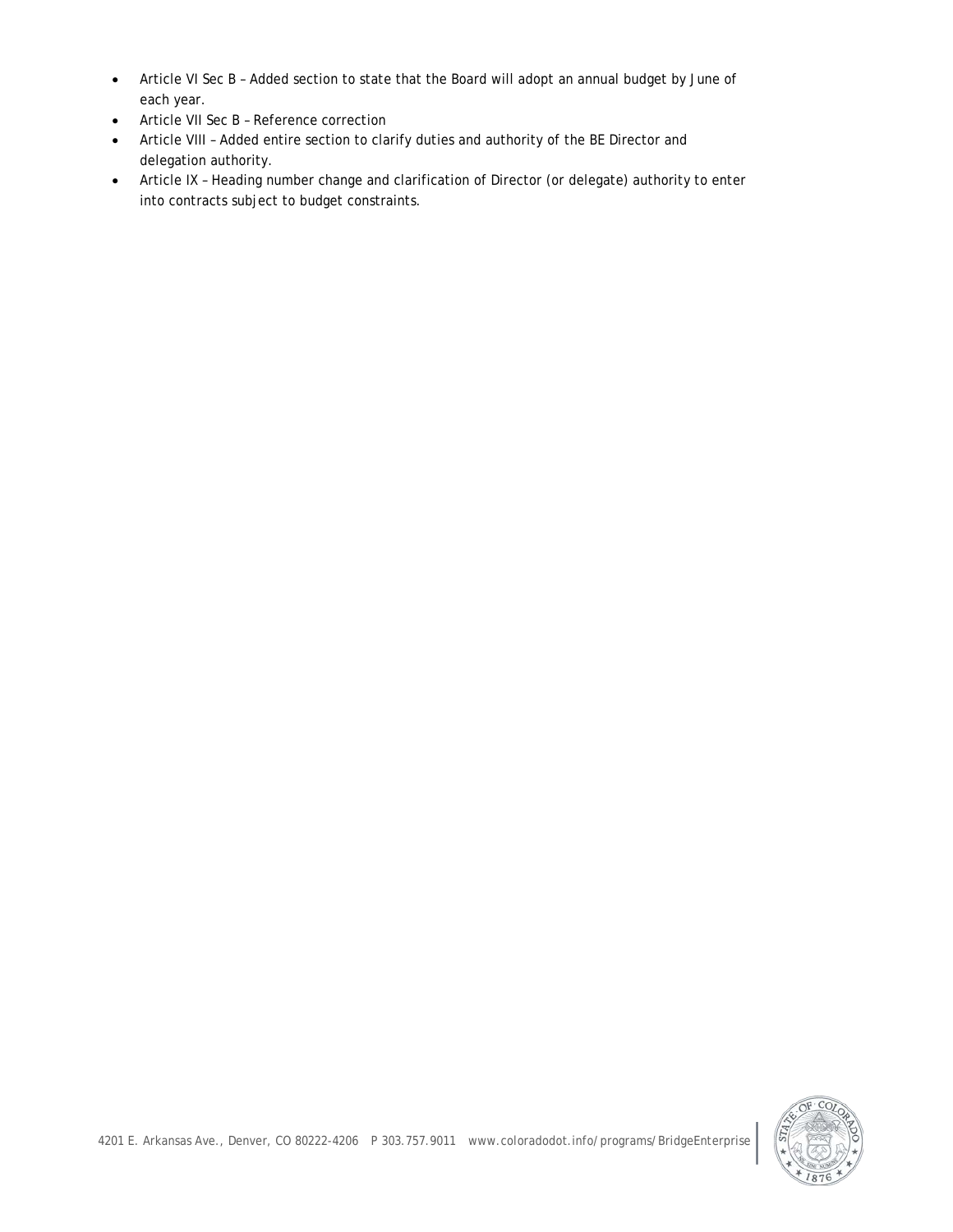# **STATEWIDE BRIDGE ENTERPRISE BYLAWS**

### **Article I. Offices and Definitions**

A. Principal Office. The principal office of the Statewide Bridge Enterprise ("Enterprise") shall be 4201 East Arkansas Avenue, Denver, Colorado 80222. The Enterprise may have other offices and places of business at such places within the State of Colorado as shall be determined by the Enterprise Board, as defined below.

B. Definitions. Capitalized terms shall have the definitions ascribed to them in these Bylaws and the Articles of Organization.

### **Article II. Bridge Enterprise Board**

A. Enterprise Board. All of the powers of the Enterprise, as described in § 43-4-805, *et seq.,* C.R.S.*,* and as otherwise provided by law, shall be vested in the Enterprise Board. The Enterprise Board shall manage the business and affairs of the Enterprise. The Enterprise Board shall consist of the members of the Transportation Commission of Colorado, as determined pursuant to § 43-1-106(1), C.R.S. Members of the Enterprise Board shall have the ability to vote.

B. Qualifications and Term. All members of the Enterprise Board shall be, at the time of appointment and throughout their tenure on the Enterprise Board, members of the Transportation Commission of Colorado as provided in § 43-1-106(1), C.R.S.

C. Performance of Duties. By acceptance of his or her office, each member of the Enterprise Board shall be deemed to have accepted the obligation to perform his or her duties in good faith and in a manner he/she believes to be in the best interests of the Enterprise.

D. Reimbursement. The Enterprise Board may provide for reimbursement of the members of the Enterprise Board for reasonable and necessary expenses incurred on behalf of the Enterprise consistent with State Fiscal Rules and the members shall otherwise serve without compensation.

E. Disclosures. Members of the Enterprise Board shall make financial disclosures and avoid conflicts of interest as provided by policies adopted by the Enterprise Board and as provided by law.

## **Article III. Meetings of the Bridge Enterprise Board**

.

A. Place of Meetings. The regular or special meetings of the Enterprise Board or any committee designated by the Enterprise Board shall be held at the principal office of the Enterprise or at any other place that a majority of the Enterprise Board or any such committee, as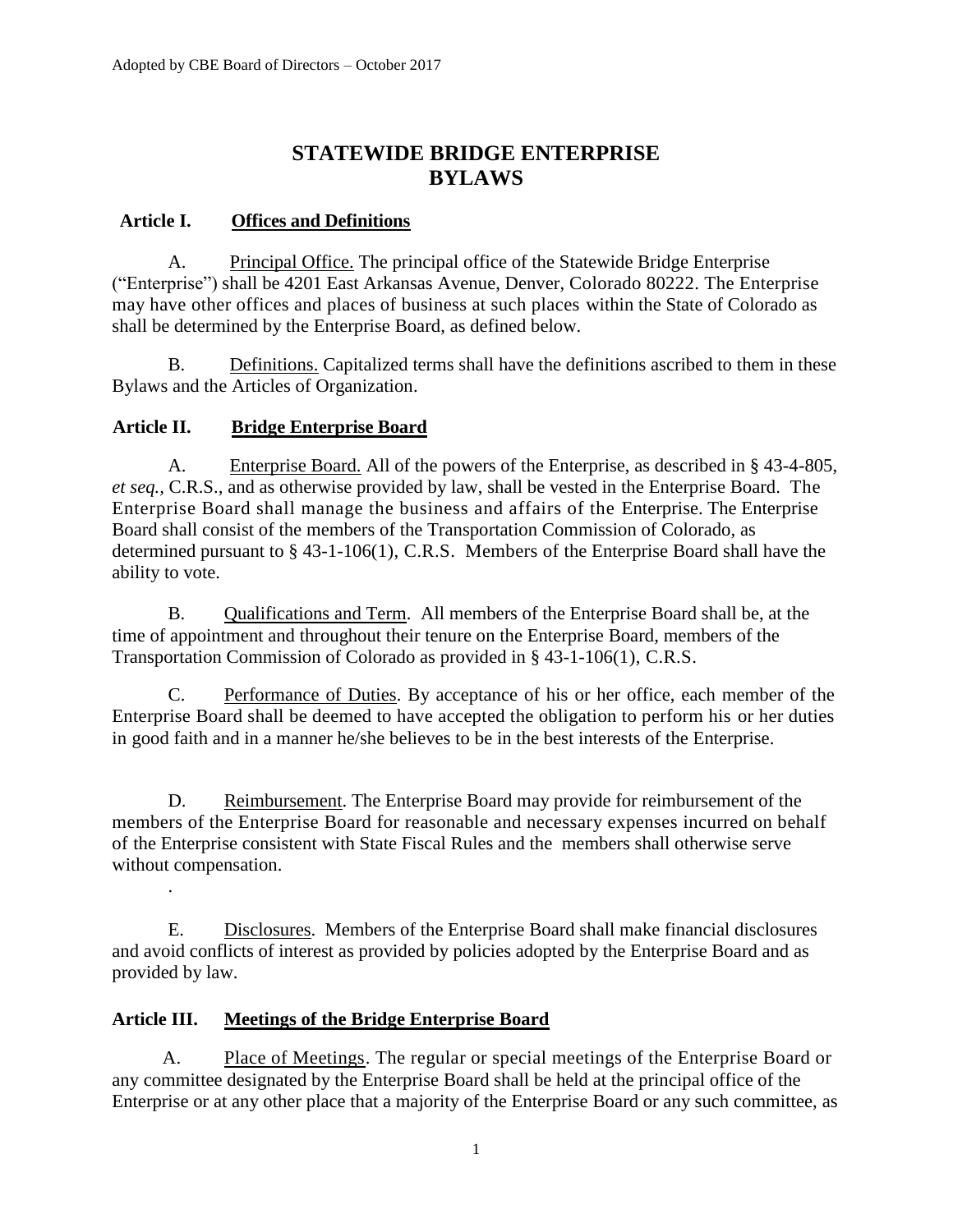the case may be, designates from time to time.

B. Regular Meetings. Regular meetings of the Enterprise Board shall be held at a time and date set by the Enterprise Board, but will generally be held the third Thursday of every month. It shall be the duty of the members of the Enterprise Board to attend Enterprise Board meetings. The Enterprise Board shall meet no less than eight (8) times per year.

The Chair of the Enterprise Board ("the Chair") may postpone or advance the time and date of any regular meeting for a period not to exceed one week. The Enterprise Board may remove items from the agenda or rearrange the order of the agenda items at any time. Items may be added to the agenda only with adequate public notice prior to the meeting, as provided by law.

C. Special Meetings. Special meetings may be called by the Director of the Enterprise, the Chair, or a majority of the members of the Enterprise Board, with three days' notice by electronic mail or, in an emergency, 24 hours' notice by telephone or electronic mail, unless otherwise provided by law.

D. Notice of Meetings. Notice of the time, date and place shall be provided to the Enterprise Board and the public as required by law.

E. Quorum. A quorum of the Enterprise Board shall be six (6) members. If a quorum of the Enterprise Board is present, a majority vote of the members present shall be required to carry any motion, order, regulation, bylaw or other action of the Enterprise Board. All formal action of the Enterprise Board shall be by resolution adopted at a duly called meeting of the Enterprise Board and no individual member shall exercise individually any administrative authority with respect to the Enterprise.

F. Voting. Each member of the Enterprise Board shall be entitled to one vote. The Enterprise Board may act only by resolution or motion at a duly called meeting. Voting shall be either by voice or roll call vote. A roll call vote shall be conducted upon the request of a member of the Enterprise Board or at the discretion of the Chair. Any member of the Enterprise Board shall disqualify himself or herself from voting on any issue with respect to which he/she has a private interest, unless such member of the Enterprise Board has disclosed such interest in compliance with § 24-18-110, C.R.S.

G. Conduct of Meetings. All meetings of the Enterprise Board will be conducted under Roberts Rules of Order, unless specifically provided otherwise by the Enterprise Board or these Bylaws.

H. Executive and Other Committees. The Enterprise Board may, by a motion or resolution adopted by a majority of the members of the Enterprise Board, designate not less than two (2) of its members to constitute one or more other committees, each of which shall have and may exercise such authority as may be set forth in said motion or resolution. If any such delegation of authority of the Enterprise Board is made as herein provided, all references to the Enterprise Board contained in these Bylaws, the Articles of Organization, § 43-4-801, *et seq.,*  C.R.S. or any other applicable law or regulation relating to the authority so delegated shall be